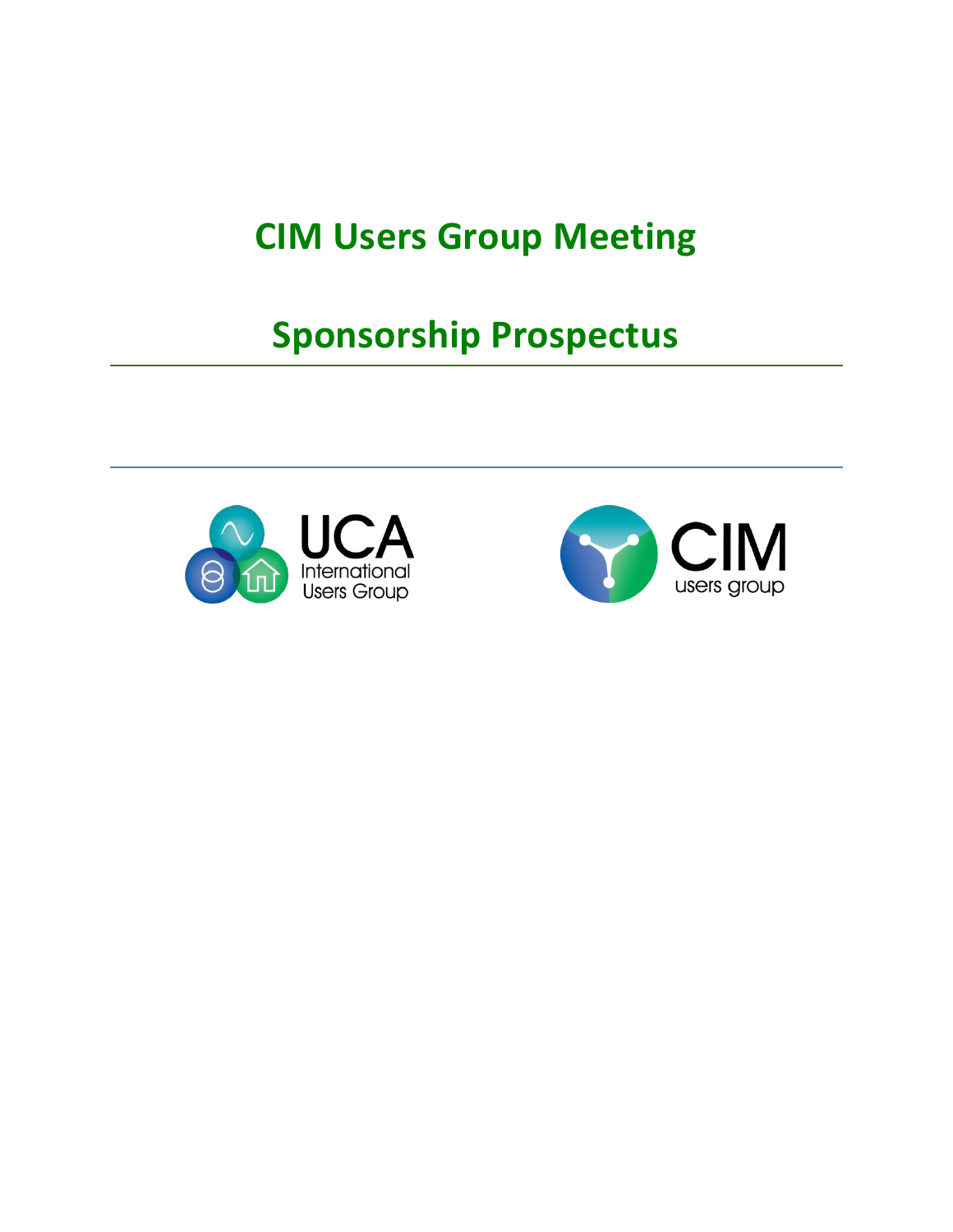

# About CIMug

Utilities are now collecting and storing vast amounts of data regarding their operational systems with the goal of using that data to improve reliability, service metrics, customer satisfaction and asset utilization. Many existing legacy systems are isolated and fragmented lacking a unified approach to data management and resulting in barriers to interoperability and integration. Many utilities are adapting a data-driven architecture for enterprise integration based on the IEC CIM standards as the means by which they can turn this data into information that can be more easily used to improve the utility enterprise's performance.

Those involved in using the CIM are encouraged to share their use cases and experiences at user group meetings hosted around the globe. This information sharing can cross any application from model exchange, application integration, big data analytics, to data management using enterprise semantic modeling and beyond.

A key part of any CIM User Group meeting is having the support of sponsoring companies. We attempt to obtain a hosting utility host for each meeting and there are numerous sponsorship opportunities available. Sponsors are able to participate in the entirety of the conference, spending two-days with meeting attendees.

All levels of sponsorship include at minimum:

- One conference pass (Except Demonstration Table Sponsors).
- Company branding on conference website and onsite signage.
- Two-days of networking and engaging with CIM users from around the globe.
- Access to the pre and post-conference attendee lists with full contact information.

The various sponsorship packages are outlined below. Sponsorship spaces are typically limited and are available on a first come basis.

Please contact Margaret Goodrich (margaret@ucaiug.org) to discuss the best sponsorship options for your company.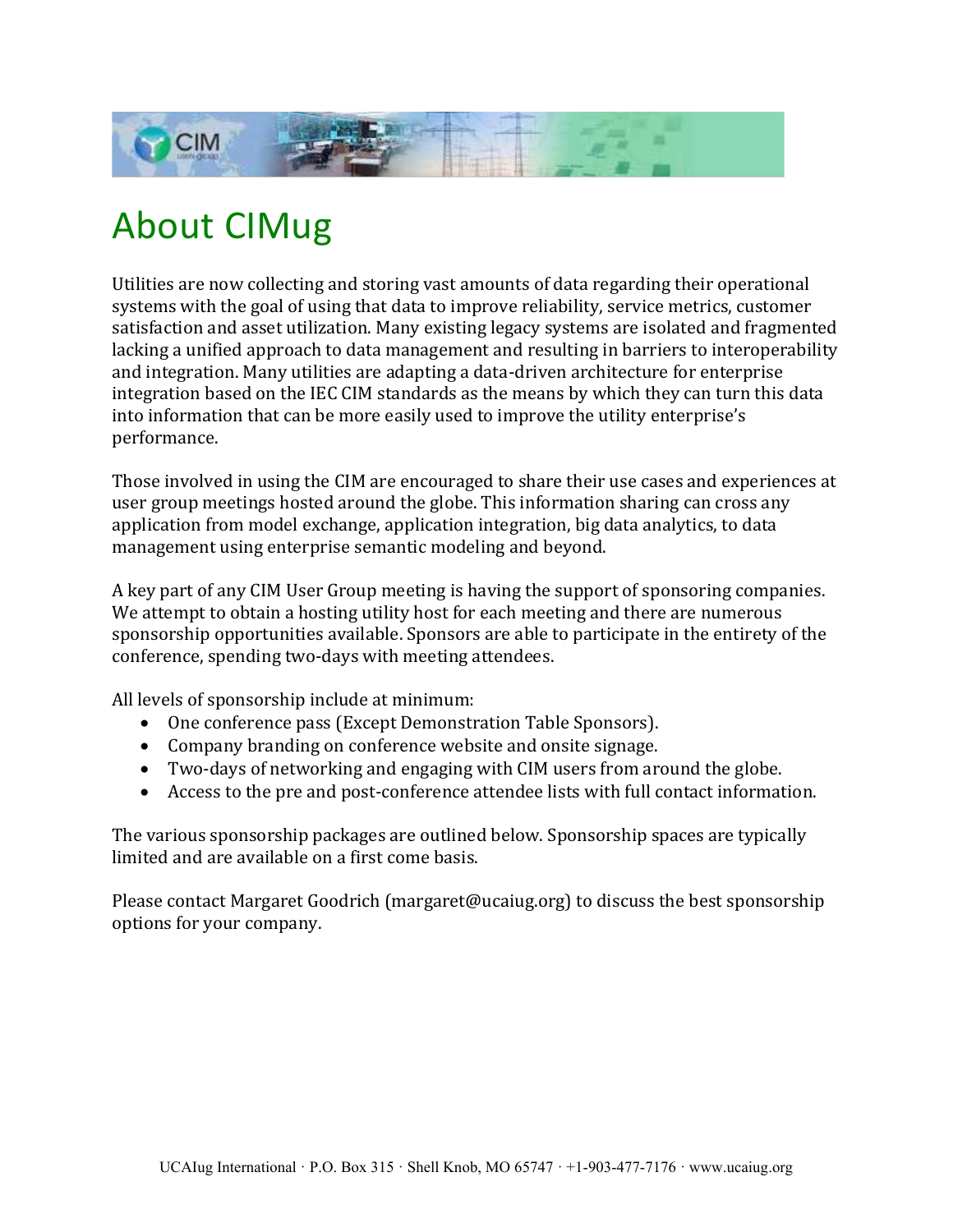# Sponsorship Opportunities

All meeting sponsorships are open to UCAIug Corporate Members. Take advantage of the opportunity to promote your company at this important meeting of CIMug members and interested parties.

## **Gold Sponsor \$ 15,000 (1 Available)**

#### **Gold sponsorship includes:**

- One Demonstration Table at the Tuesday Evening Reception, including electricity, wireless Internet, two chairs and power-strip. Includes 15 minute speaking slot prior to the Tuesday reception.
- Three conference passes.
- 15 minute speaking slot during the Open Plenary Session.
- Company provided registration giveaway, such as promotional or logoed items.
- Company literature available in registration area.
- Company provided signage in meeting room and at the registration desk (Floor pullup sign or foam board poster) preapproved by UCAIug.
- Company recognition in all event promotions and communications.
- Company logo, description and website link on registration site and the UCAIug website (on event page) and conference materials.
- Access to the pre and post-conference attendee list with full contact information.

### **Silver Sponsor \$ 5,500 (2 Available)**

#### **Silver sponsorship includes:**

- One Demonstration Table at the Tuesday Evening Reception, including electricity, wireless Internet, two chairs and power-strip. Includes 15 minute speaking slot prior to the Tuesday reception.
- Two conference passes.
- 10 minute speaking slot during the Open Plenary Session.
- Company provided registration giveaway, such as promotional or logoed items.
- Company literature available in registration area.
- Company provided signage in meeting room and at the registration desk (Floor pullup sign or foam board poster) preapproved by UCAIug.
- Company recognition in all event promotions and communications.
- Company logo, description and website link on registration site and the UCAIug website (on event page) and conference materials.
- Access to the pre and post-conference attendee list with full contact information.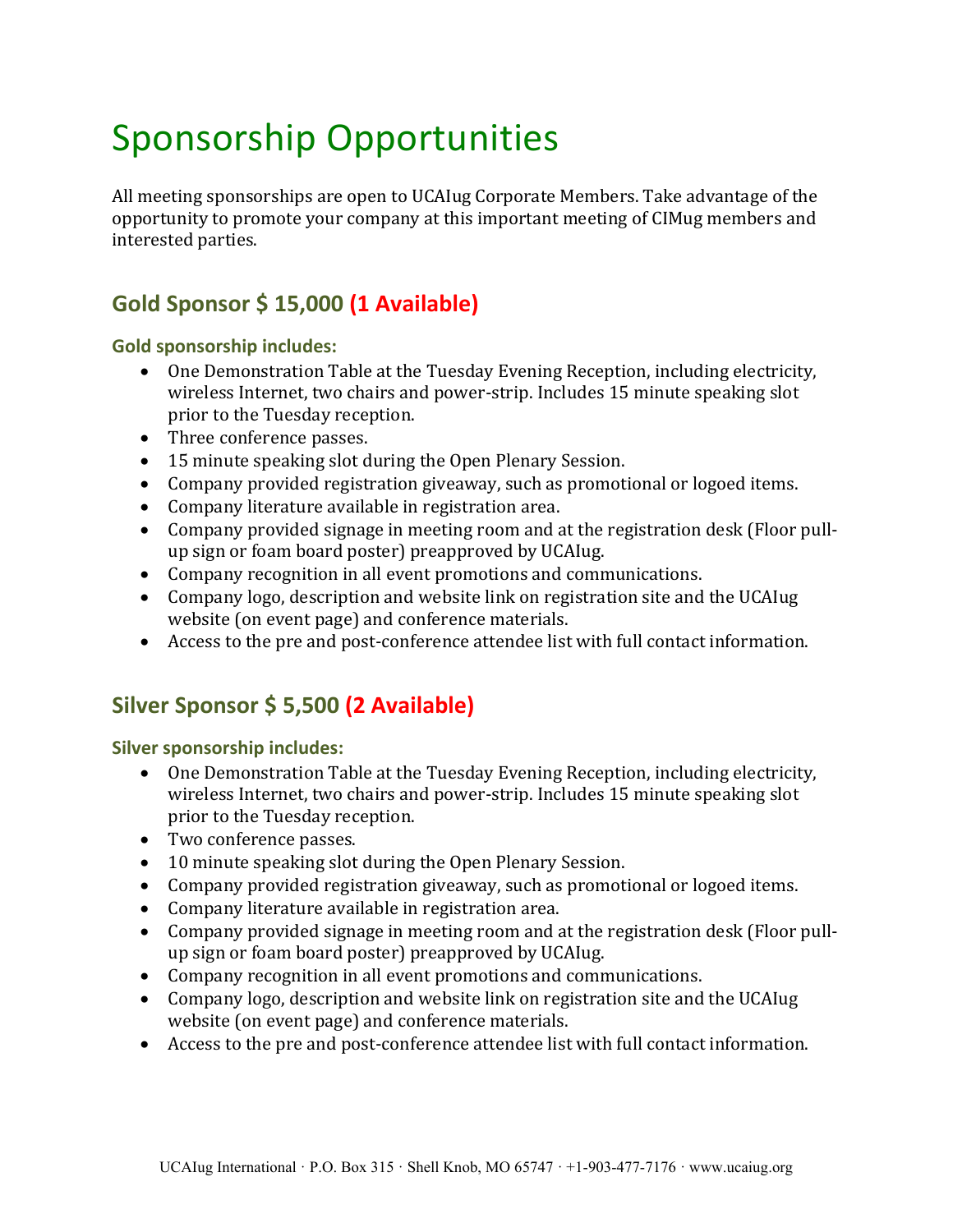## **Delegate Luncheon \$ 3,000 (2 Available)**

#### **Delegate luncheon sponsorship includes:**

- One conference pass.
- 10 minute speaking slot during the Open Plenary Session.
- Company provided signage in meeting room and at the registration desk (Floor pullup sign or foam board poster) preapproved by UCAIug.
- Company provided registration giveaway, such as promotional or logoed items.
- Company literature available in registration area.
- Company recognition in all event promotions and communications.
- Company logo on registration site and the UCAIug website (on event page) and conference materials.
- Access to the pre and post-conference attendee list with full contact information.

### **Lanyard \$ 2,000 (1 Available)**

#### **Lanyard sponsorship includes:**

- One conference pass.
- Company logo printed on attendee badge lanyard.
- Company provided registration giveaway, such as promotional or logoed items.
- Company literature available in registration area.
- Company recognition in all event promotions and communications.
- Company logo on registration site and the UCAIug website (on event page) and conference materials.
- Access to the pre and post-conference attendee list with full contact information.

### **Demonstration Table \$ 700 (8 Available)**

#### **Demonstration table sponsorship includes:**

- One Demonstration Table at the Tuesday Evening Reception, including electricity, wireless Internet, two chairs and power-strip.
- 15 minute speaking slot prior to the Tuesday reception.
- Company provided registration giveaway, such as promotional or logoed items.
- Company literature available in registration area.
- Company recognition in all event promotions and communications.
- Company logo on registration site and the UCAIug website (on event page) and conference materials.
- Access to the pre and post-conference attendee list with full contact information.